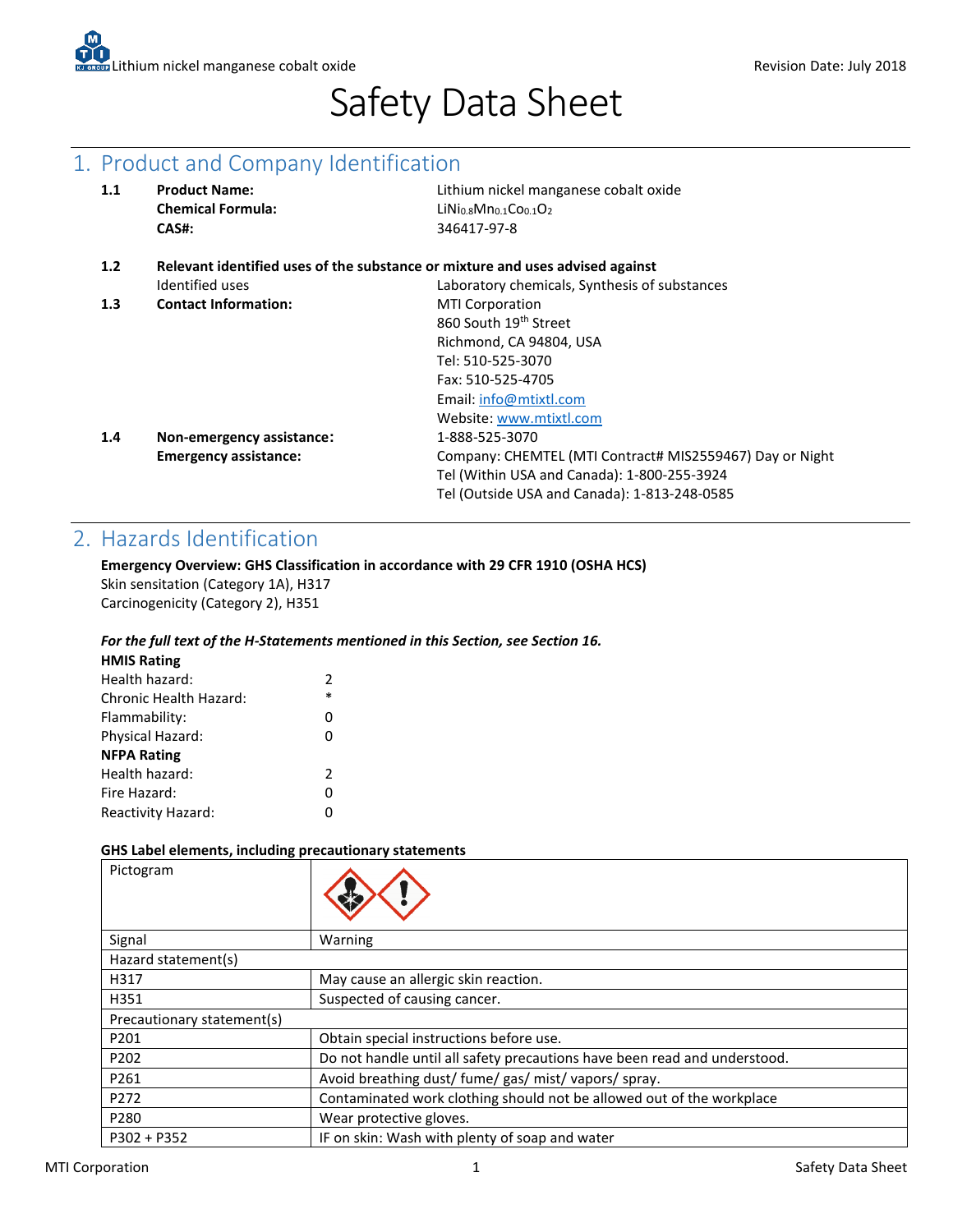Lithium nickel manganese cobalt oxide Revision Date: July 2018 P308 + P313 **IF exposed or concerned: Get medical advice/ attentions.** P321 Specific treatment (see supplemental first aid instructions on this label) P333 + P313 | IF skin irritation or rash occurs: Get medical advice/ attention. P363 Wash contaminated clothing before reuse. P405 Store locked up. P501 Dispose of contents/ container to an approved waste disposal plant.

**Hazards not otherwise classified (HNOC) or not covered by GHS** None

# 3. Composition/Information on Ingredients

### **Substance Name**

| Synonyms | NMC.                |
|----------|---------------------|
| Formula  | LiNio.8Mno.1COo.1O2 |
| CAS-No.  | 346417-97-8         |

### **Hazardous Components**

| Component                                                                                                                                                                                                                     | Classification                     | Concentration |
|-------------------------------------------------------------------------------------------------------------------------------------------------------------------------------------------------------------------------------|------------------------------------|---------------|
| Lithium nickel manganese                                                                                                                                                                                                      | Skin Sens. 1; Carc. 2; H317, H351  | $< = 100%$    |
| cobalt oxide                                                                                                                                                                                                                  |                                    |               |
| $-$ . The second contract of the second contract of the second contract of the second contract of the second contract of the second contract of the second contract of the second contract of the second contract of the seco | $\sim$ $\sim$ $\sim$ $\sim$ $\sim$ |               |

For the full text of the H-Statements mentioned in this Section, see Section 16.

### 4. First Aid Measures

### **4.1 Description of first aid measures**

### **General advice**

Consult a physician. Show this safety data sheet to the doctor in attendance. Move out of dangerous area. **If inhaled**

If breathed in, move person into fresh air. If not breathing, give artificial respiration. Consult a physician.

### **In case of skin contact**

Wash off with soap and plenty of water. Consult a physician.

### **In case of eye contact**

Flush eyes with water as a precaution.

**If swallowed**

Never give anything by mouth to an unconscious person. Rinse mouth with water. Consult a physician.

### **4.2 Most important symptoms and effects, both acute and delayed**

The most important known symptoms and effects are described in the labelling (see section 2.2) and/or in section 11

**4.3 Indication of any immediate medical attention and special treatment needed**  No data available

# 5. Firefighting Measures

### **5.1 Extinguishing media**

**Suitable extinguishing media** 

Use water spray, alcohol-resistant foam, dry chemical or carbon dioxide

### **5.2 Special hazards arising from the substance mixture**

Nickel/nickel oxides, Lithium oxides, Cobalt/cobalt oxides, Manganese/manganese oxides

### **5.3 Advice for firefighters**

Wear self-contained breathing apparatus for firefighting if necessary.

### **5.4 Further Information**

No data available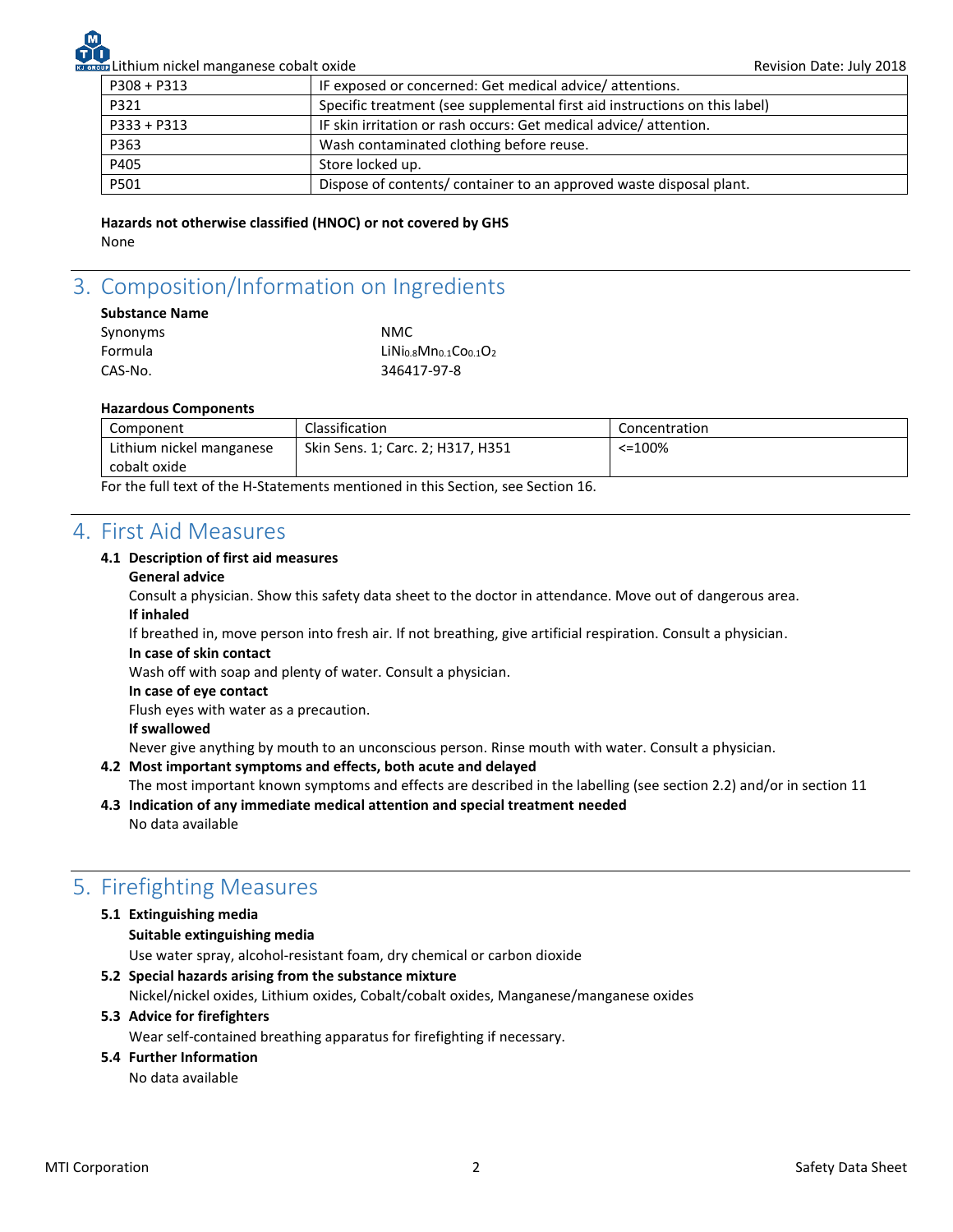### 6. Accidental Release Measures

### **6.1 Personal precautions, protective equipment and emergency procedures**

Use personal protective equipment. Avoid breathing vapors, mist or gas. Ensure adequate ventilation. Evacuate personnel to safe areas. Avoid breathing dust.

For personal protection see section 8.

### **6.2 Environmental precautions**

Prevent further leakage or spillage if safe to do so. Do not let product enter drains.

### **6.3 Methods and materials for containment and cleaning up**

Pick up and arrange disposal without creating dust. Sweep up and shovel. Keep in suitable, closed containers for disposal.

**6.4 Reference to other sections** 

For disposal see section 13.

# 7. Handling and Storage

### **7.1 Precautions for safe handling**

Avoid contact with skin and eyes. Avoid formation of dust and aerosols. Avoid formation of dust and aerosols. Provide appropriate exhaust ventilation at places where dust is formed. For precautions see section 2.2.

**7.2 Conditions for safe storage, including any incompatibilities** Keep container tightly closed in a dry and well-ventilated place.

### **7.3 Specific end use(s)**

Apart from the uses mentioned in section 1.2 no other specific uses are stipulated

# 8. Exposure Control/ Personal Protection

### **8.1 Control parameters**

### **Components with workplace control parameters**

| Component                                | CAS-No.     | <b>Value</b>                                                                                                                                                                                                                                                                                              | Control<br><b>Parameters</b>             | <b>Basis</b>                                                                                                                                               |
|------------------------------------------|-------------|-----------------------------------------------------------------------------------------------------------------------------------------------------------------------------------------------------------------------------------------------------------------------------------------------------------|------------------------------------------|------------------------------------------------------------------------------------------------------------------------------------------------------------|
| Lithium nickel manganese<br>cobalt oxide | 346417-97-8 | <b>TWA</b>                                                                                                                                                                                                                                                                                                | $0.02000$ mg/m3                          | USA. ACGIH Threshold Limit Values (TLV)                                                                                                                    |
|                                          | Remarks     | Asthma<br>section)<br>varies                                                                                                                                                                                                                                                                              | Pulmonary function<br>Myocardial effects | Substances for which there is a Biological Exposure Index or Indices (see BEI <sup>®</sup><br>Confirmed animal carcinogen with unknown relevance to humans |
|                                          |             | $0.02000$ mg/m $3$<br>USA. ACGIH Threshold Limit Values (TLV)<br><b>TWA</b><br>Pulmonary function<br>Asthma<br>Myocardial effects<br>Substances for which there is a Biological Exposure Index or Indices (see BEI®<br>section)<br>Confirmed animal carcinogen with unknown relevance to humans<br>varies |                                          |                                                                                                                                                            |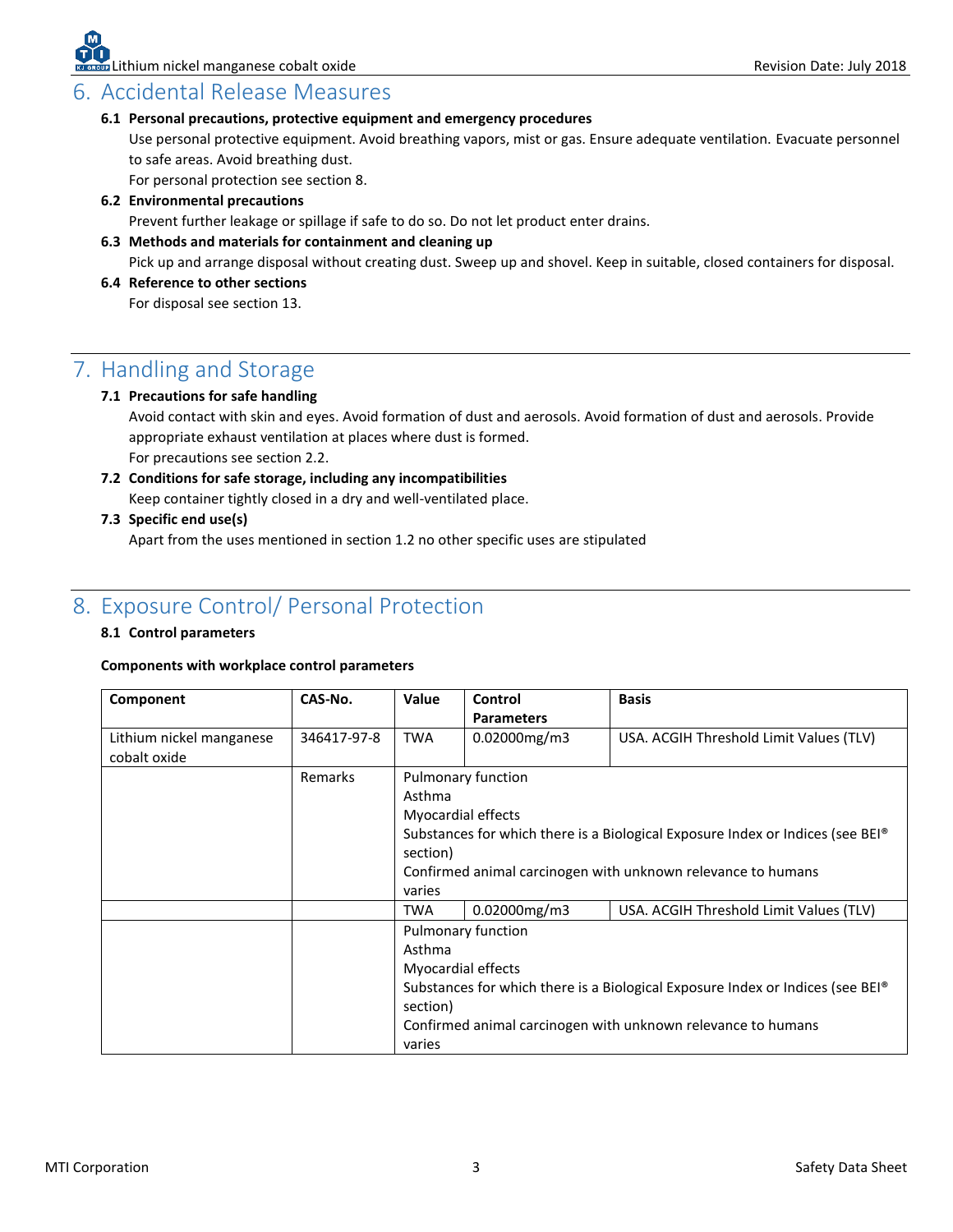| Component                                   | CAS-No.        | Parameter                       | Value        | <b>Biological</b> | <b>Basis</b>                              |
|---------------------------------------------|----------------|---------------------------------|--------------|-------------------|-------------------------------------------|
|                                             |                |                                 |              | <b>Specimen</b>   |                                           |
| Lithium nickel<br>manganese<br>cobalt oxide | 346417-97-8    | Cobalt                          | $15 \mu g/l$ | Urine             | ACGIH - Biological Exposure Indices (BEI) |
|                                             | <b>Remarks</b> | End of shift at end of workweek |              |                   |                                           |
|                                             |                | Cobalt                          |              | Urine             | ACGIH - Biological Exposure Indices (BEI) |
|                                             |                | End of shift at end of workweek |              |                   |                                           |

### **8.2 Exposure controls**

### **Appropriate engineering controls**

Handle in accordance with good industrial hygiene and safety practice. Wash hands before breaks and at the end of workday.

### **Personal protective equipment**

### **Eye/face protection**

Face shield and safety glasses Use equipment for eye protection tested and approved under appropriate government standards such as NIOSH (US) or EN 166(EU).

### **Skin protection**

Handle with gloves. Gloves must be inspected prior to use. Use proper glove removal technique (without touching glove's outer surface) to avoid skin contact with this product. Dispose of contaminated gloves after use in accordance with applicable laws and good laboratory practices. Wash and dry hands.

If used in solution, or mixed with other substances, and under conditions which differ from EN 374, contact the supplier of the CE approved gloves. This recommendation is advisory only and must be evaluated by an industrial hygienist and safety officer familiar with the specific situation of anticipated use by our customers. It should not be construed as offering an approval for any specific use scenario.

#### **Body Protection**

Complete suit protecting against chemicals. The type of protective equipment must be selected according to the concentration and amount of the dangerous substance at the specific workplace.

#### **Respiratory protection**

Where risk assessment shows air-purifying respirators are appropriate use a full-face respirator with multipurpose combination (US) or type ABEK (EN 14387) respirator cartridges as a backup to engineering controls.

If the respirator is the sole means of protection, use a full-face supplied air respirator. Use respirators and components tested and approved under appropriate government standards such as NIOSH (US) or CEN (EU).

#### **Control of environmental exposure**

Prevent further leakage or spillage if safe to do so. Do not let product enter drains.

### 9. Physical and Chemical Properties

### **9.1 Information on basic physical and chemical properties**

a) Appearance Form: powder

|                                                 | Color: black      |
|-------------------------------------------------|-------------------|
| b) Odor                                         | No data available |
| c) Odor Threshold                               | No data available |
| d) pH                                           | No data available |
| e) Melting point/freezing point                 | No data available |
| f) Initial boiling point and boiling range      | No data available |
| g) Flash point                                  | No data available |
| h) Evaporation rate                             | No data available |
| i) Flammability (solid, gas)                    | No data available |
| j) Upper/lower flammability or explosive limits | No data available |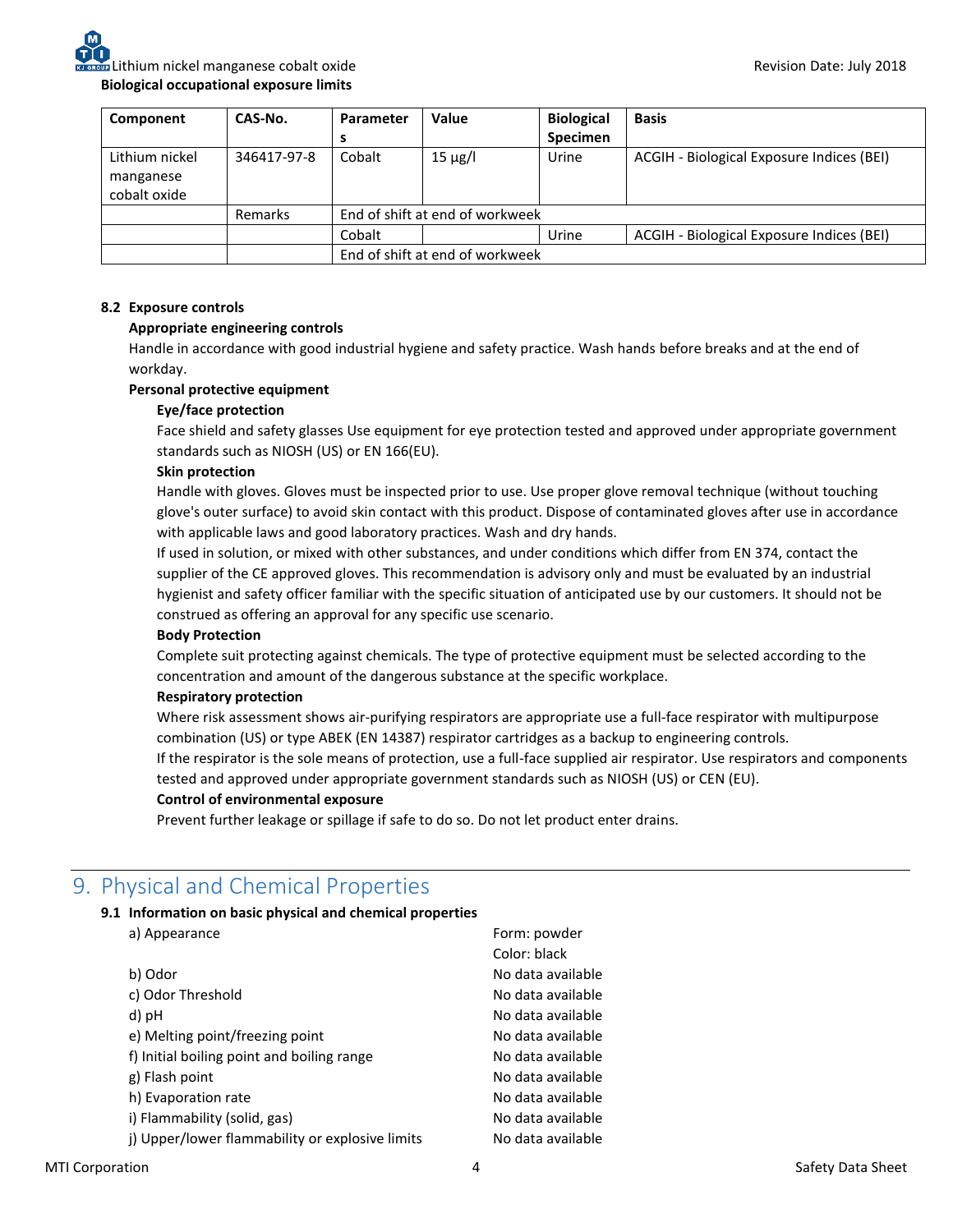k) Vapor pressure and the non-terminal control of No data available

- 
- 
- 
- o) Partition coefficient: n-octanol/water No data available
- p) Auto-ignition temperature and a series are No data available
- q) Decomposition temperature No data available
- 
- s) Explosive properties and a set of the No data available
- t) Oxidizing properties and the state of the No data available

### **9.2 Other safety information**

No data available

l) Vapor density and a series are all the No data available m) Relative density and the state of the No data available n) Water solubility and the solubility and the No data available r) Viscosity **No data available** 

# 10. Stability and Reactivity

### **10.1Reactivity**

No data available

### **10.2Chemical stability**

Stable under recommended storage conditions.

### **10.3Possibility of hazardous reactions**

No data available

### **10.4Conditions to avoid**

No data available

### **10.5Incompatible materials**

Strong oxidizing agents.

### **10.6Hazardous decomposition products**

Hazardous decomposition products formed under fire conditions. - Nickel/nickel oxides, Lithium oxides, Cobalt/cobalt oxides, Manganese/manganese oxides In the event of fire: see section 5

# 11. Toxicological Information

### **11.1 Information on toxicological effects**

#### **Acute toxicity**

Inhalation: No data available Dermal: No data available

### No data available

**Skin corrosion/irritation**

No data available

**Serious eye damage/eye irritation**

No data available

### **Respiratory or skin sensitization**

**Germ cell mutagenicity**

### No data available

### **Carcinogenicity**

Limited evidence of a carcinogenic effect.

- IARC: No component of this product present at levels greater than or equal to 0.1% is identified as probable, possible or confirmed human carcinogen by IARC.
- NTP: No component of this product present at levels greater than or equal to 0.1% is identified as a known or anticipated carcinogen by NTP.
- OSHA: No component of this product present at levels greater than or equal to 0.1% is identified as a carcinogen or potential carcinogen by OSHA.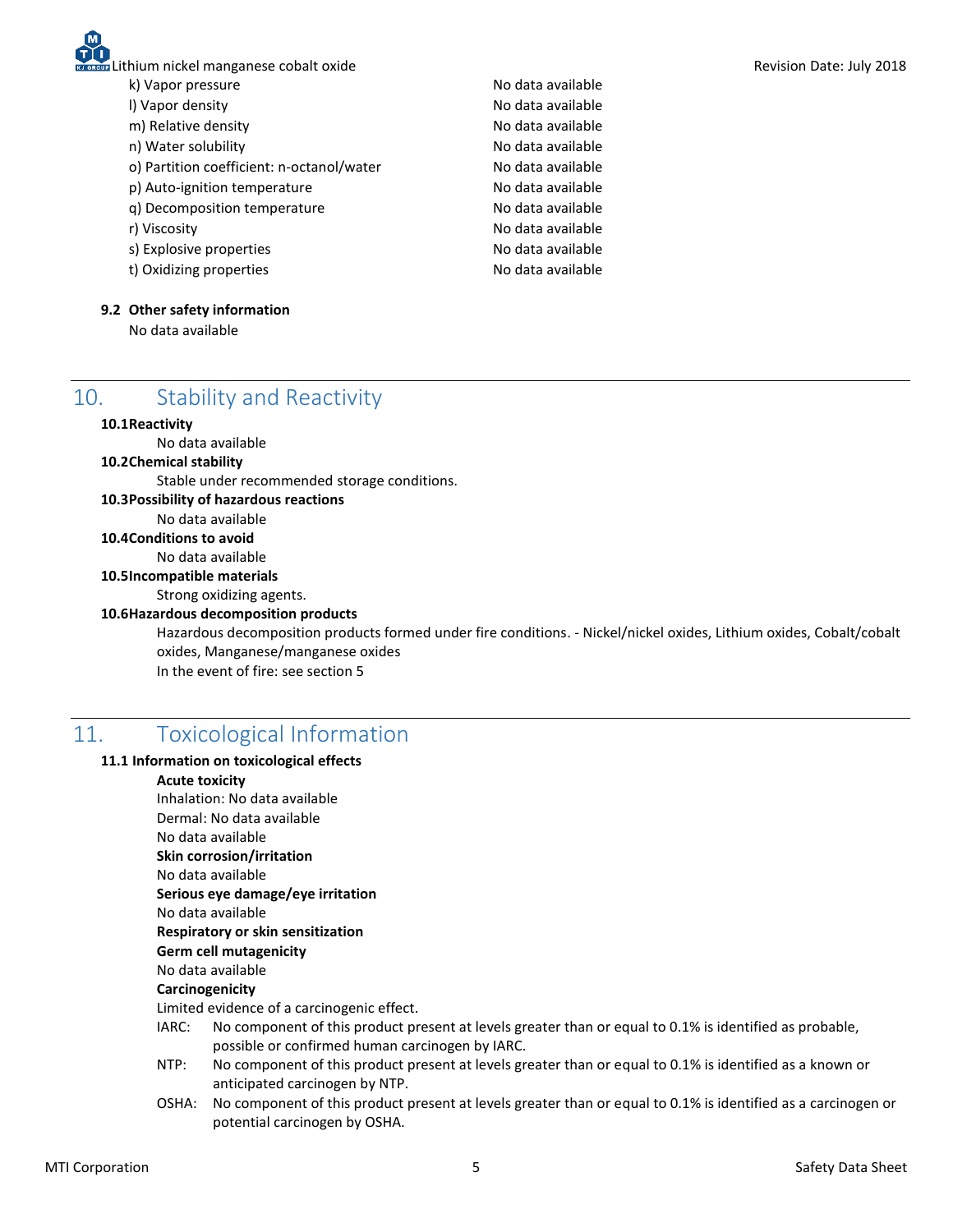Lithium nickel manganese cobalt oxide Revision Date: July 2018

**Reproductive toxicity**

No data available

**Specific target organ toxicity - single exposure**

No data available

**Specific target organ toxicity - repeated exposure**

No data available

**Aspiration hazard**

No data available **Additional Information**

RTECS: Not available

Large doses of lithium ion have caused dizziness and prostration, and can cause kidney damage if sodium intake is limited. Dehydration, weight loss, dermatological effects, and thyroid disturbances have been reported. Central nervous system effects that include slurred speech, blurred vision, sensory loss, ataxia, and convulsions may occur. Diarrhea, vomiting, and neuromuscular effects such as tremor, clonus, and hyperactive reflexes may occur as a result of repeated exposure to lithium ion.

### 12. Ecological Information

### **12.1 Toxicity**

No data available

**12.2 Persistence and degradability** 

- No data available
- **12.3 Bioaccumulative potential**

No data available

### **12.4 Mobility in soil**

No data available

### **12.5 Results of PBT and vPvB assessment PBT/vPvB assessment**

PBT/vPvB assessment not available as chemical safety assessment not required/not conducted

#### **12.6 Other adverse effects**

No data available

### 13. Disposal Considerations

### **13.1 Waste treatment methods**

### **Product**

Offer surplus and non-recyclable solutions to a licensed disposal company. Contact a licensed professional waste disposal service to dispose of this material. Dissolve or mix the material with a combustible solvent and burn in a chemical incinerator equipped with an afterburner and scrubber.

### **Contaminated packaging**

Dispose of as unused product.

# 14. Transport Information

**DOT (US)** Not dangerous goods

**IMDG** Not dangerous goods

**IATA** Not dangerous goods